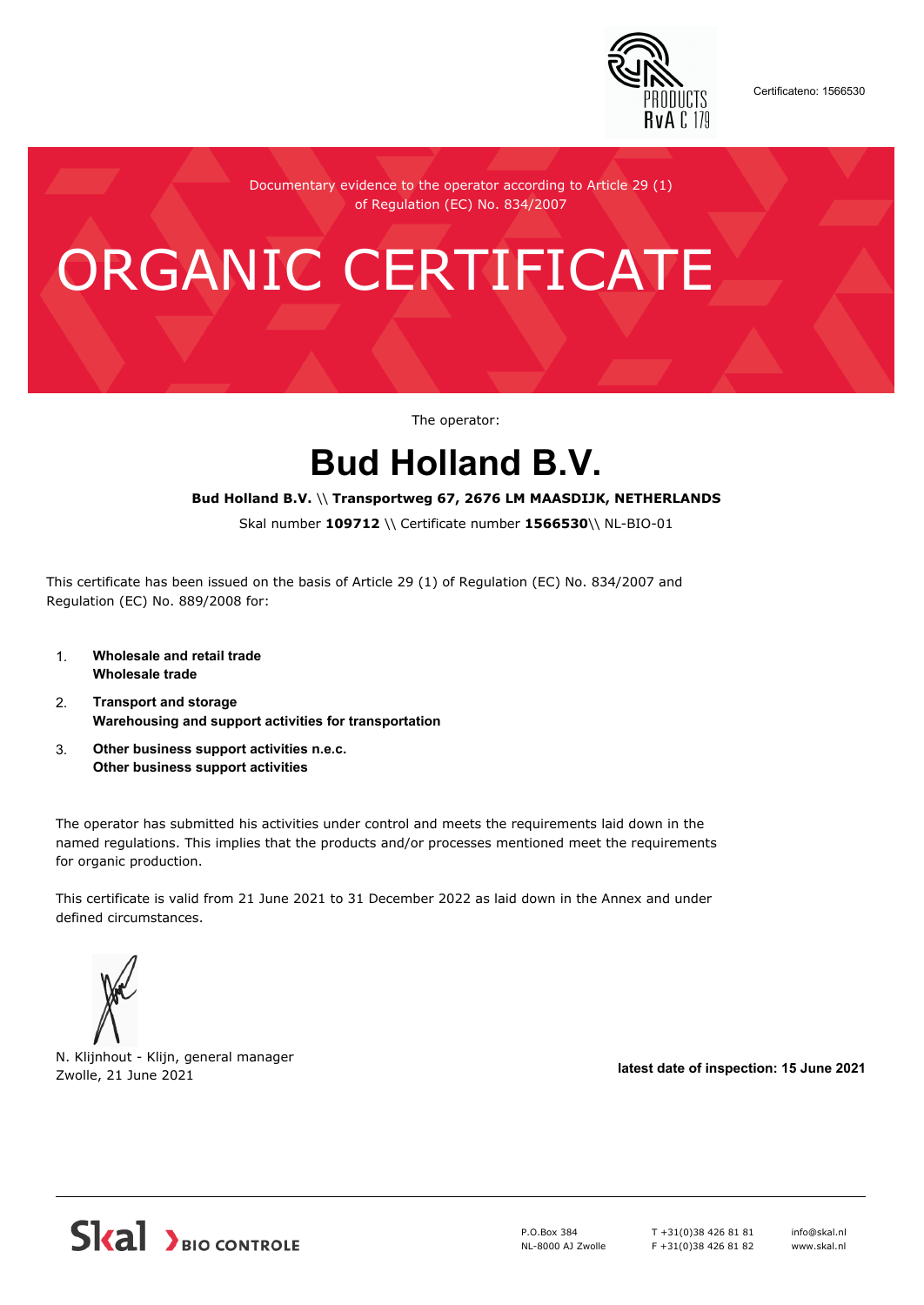## **Annex**

#### **Bud Holland B.V.** \\ **Transportweg 67, 2676 LM MAASDIJK, NETHERLANDS** Skal number **109712** \\ Certificate number **1566530** \\ NL-BIO-01

This operator has been certified for the following products or processes under

### **certificate number 1566530**

**Other business support activities**

| size |
|------|
|      |
|      |
| size |
|      |
|      |
|      |
| size |
|      |
|      |
|      |
|      |